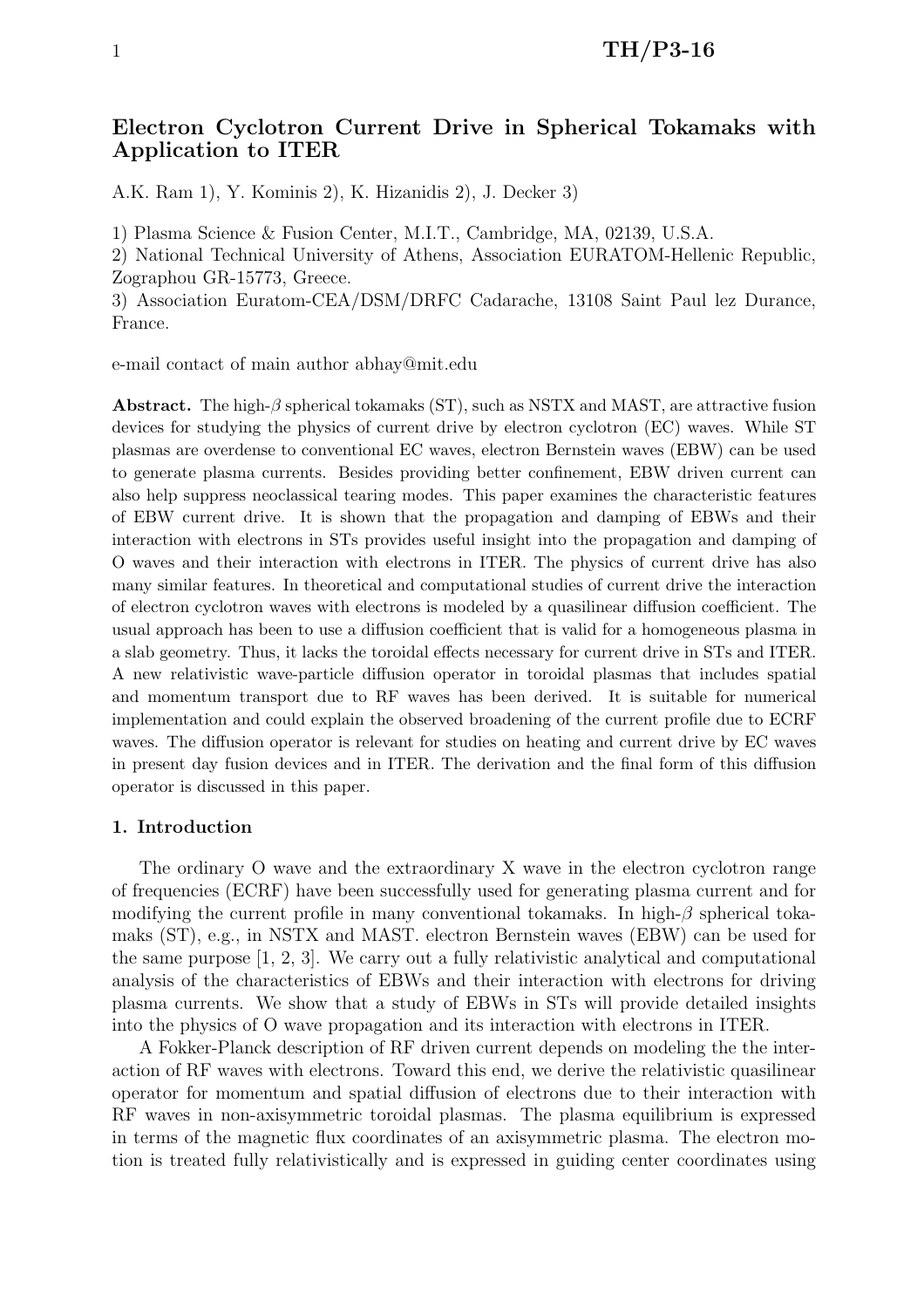the action-angle variables of motion in an axisymmetric toroidal equilibrium. The nonaxisymmetry in the equilibrium due to magnetic field perturbations and the effect of RF waves on electron motion are treated perturbatively. The magnetic field perturbations can be due to magnetic islands as in neoclassical tearing modes. It is well-known that relativity needs to be included in a proper description of the damping of EC waves [1, 4]. The relativistic generalization of the quasilinear operator is necessary for the interaction of electrons with EC waves. Our study is a generalization of an earlier work by Kaufman [5] and is in contrast to the Kennel-Engelmann [6] description of quasilinear diffusion in a uniform plasma. We carry out the Lie perturbation technique to first order in the perturbation parameters. The generalized quasilinear evolution equation is accurate to second order in the perturbation parameters. The diffusion operator is time dependent and describes resonant and non-resonant momentum space diffusion, and non-resonant radial transport of electrons. The former leads to current generation in a plasma and the latter to the broadening of the current profile. The final results are expressed in a form that is suitable for numerical implementation.

#### 2. Relativistic Effects in Wave Damping

We have developed a fully relativistic code R2D2 which solves for wave propagation and damping of all waves in the electron cyclotron range of frequencies (ECRF) [1]. This code has been used in a number of studies on electron cyclotron waves and electron Bernstein waves (EBW) [1, 7]. Results from R2D2 on the damping of the ordinary O waves in plasmas which are ITER-like and the damping of EBWs in plasmas which represent present day STs are discussed below.

In Fig. 1(a) we plot the imaginary part of  $n_{\perp}$ , calculated from R2D2, as a function of  $\omega/\omega_{ce}$  for the O wave in ITER-type of plasma conditions. Here  $n_{\perp}$  is the wave index perpendicular to the magnetic field,  $(n_{\parallel}$  being the parallel wave index),  $\omega$  is the wave angular frequency, and  $\omega_{ce}$  is the electron cyclotron angular frequency. The imaginary part of  $n_{\perp}$  is a measure of the damping of the wave. In this figure we compare the relativistic (solid red) and the non-relativistic (dashed blue) results. It is evident that the relativistic results are significantly different from the non-relativistic results. In approaching the cyclotron resonance from the high-field side ( $\omega/\omega_{ce} \leq 1$ ), the relativistic damping starts to occur before the non-relativistic damping. In the approach to the resonance from the low field side, relativity tends to narrow the deposition profile so that deposition starts closer the cyclotron resonance. Overall, relativity tends to broaden the deposition profile and reduce the maximum value.

The propagation and damping physics of O waves is being studied in present tokamaks. However, an ST plasma is not a suitable candidate for O waves since the plasma is overdense. At low harmonics the O wave is cutoff near the edge of the plasma while at high harmonics the plasma is essentially transparent to the wave. Since EBWs do not have density cutoffs and are well absorbed by electrons in the Doppler-shifted vicinity of low order cyclotron resonances, they are well suited for ST plasmas [2] such as those encountered in NSTX and MAST. In Fig. 1(b) we plot the imaginary part of  $k_{\perp} \rho_e$  as a function of  $\omega/\omega_{ce}$  for parameters relevant to a NSTX plasma. Here  $k_{\perp}$  is the perpendicular component of the wave vector and  $\rho_e$  is the electron Larmor radius. The figure shows the differences between the relativistic (solid red) and the non-relativistic (dashed blue) results when approaching the resonance from the high field side. We find that, for EBWs in a ST, relativity narrows the absorption profile when approaching the resonance from the low field side, and broadens it for the high field side approach. In a high- $\beta$  NSTX-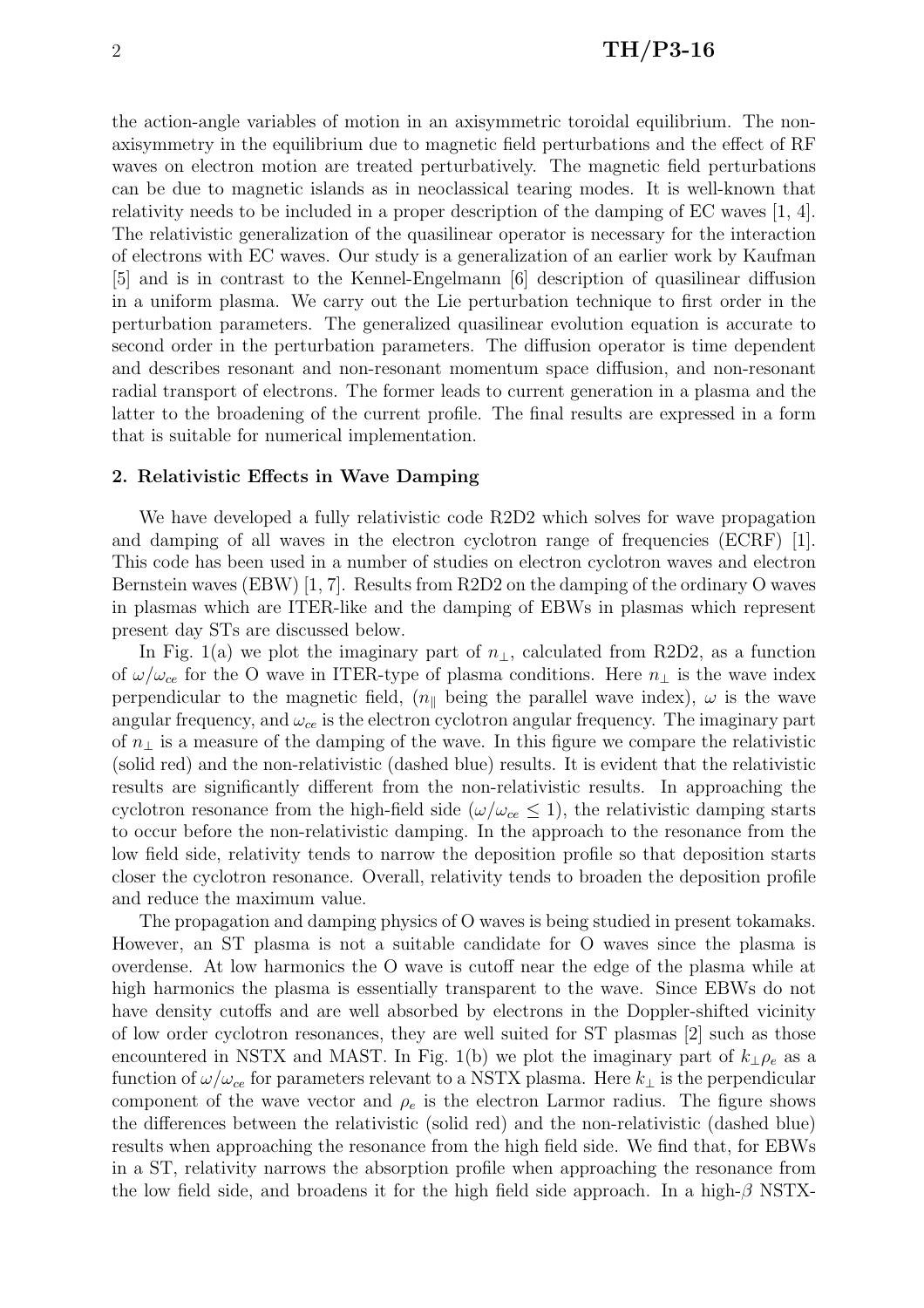

Figure 1: (a) Imaginary- $n_{\perp}$  for an O wave versus  $\omega/\omega_{ce}$  for ITER-type parameters with  $\omega/2\pi = 170$  GHz, electron temperature  $T_e = 10$  keV,  $\omega_{pe}/\omega = 0.75$  ( $\omega_{pe}$  is the electron plasma frequency), and  $n_{\parallel} = 0.1$ ; (b) imaginary part of  $(k_{\perp} \rho_e)$  for an EBW versus  $\omega/\omega_{ce}$ for NSTX-type parameters with  $\omega_{pe}/\omega_{ce} = 6$ ,  $T_e = 3$  keV, and  $n_{\parallel} = 0.2$ .

type plasma, there is a dip in the magnetic field along the equatorial plane [2]. By an appropriate choice of EBW frequency, the wave can approach the cyclotron resonance either from the low field or from the high field for the same launching position. Thus, an ST offers an extended test of waves in the EC range of frequencies.

In Fig. 2(a) we compare, as a function of the plasma temperature, the relativistic (solid red) and the non-relativistic (dashed blue) values of the imaginary part of  $n_{\perp}$  for EBWs in typical NSTX-type plasmas. From this figure it is evident that relativistic effects become important for EBWs for temperatures above 1 keV. Since temperatures in this range can be easily achieved in as ST, the dispersion characteristics of EBWs will provide useful insight into the relativistic modifications to the damping of O waves in ITER.

#### 3. Current Drive by Electron Cyclotron Waves

The primary role of EC waves in ITER will be to drive localized plasma currents. The current drive physics depends on the momentum of the electrons in the distribution function that interact with the EC waves. A measure of this interaction is the optical depth of the EC waves. The optical depth can be determined from the linear theory of EC wave propagation and damping [8]. In Fig. 2(b) we plot the momentum of the electrons, normalized to the thermal momentum, as a function of the optical depth of EC waves. The optical depth of X and O waves is around 10 (represented by ECW in the figure) so that these waves interact with electrons near the thermal momentum. For EBWs the optical depth is in the range  $200 \leq \tau_n \leq 1000$ , so that EBWs interact with electrons in the range  $3 \lesssim p_{\parallel}/p_{te} \lesssim 4$ . Thus, EBWs interact with electrons which are approximately an order of magnitude more energetic than the electrons with which the O wave interacts in present day tokamaks. If the plasma temperature in the region where EBWs damp in an ST is 3 keV, the effective energy of the electrons with which the EBWs interact is around 30 keV. In ITER the O mode will be interacting with electrons in this approximate energy range. Thus, EBW experiments in a ST can provide insight into the physics of the interaction of EC waves with highly energetic electrons.

The EBWs can drive plasma currents in a ST either through the Fisch-Boozer scheme [9] or the Ohkawa scheme [10, 11]. The latter means of current drive is possible since,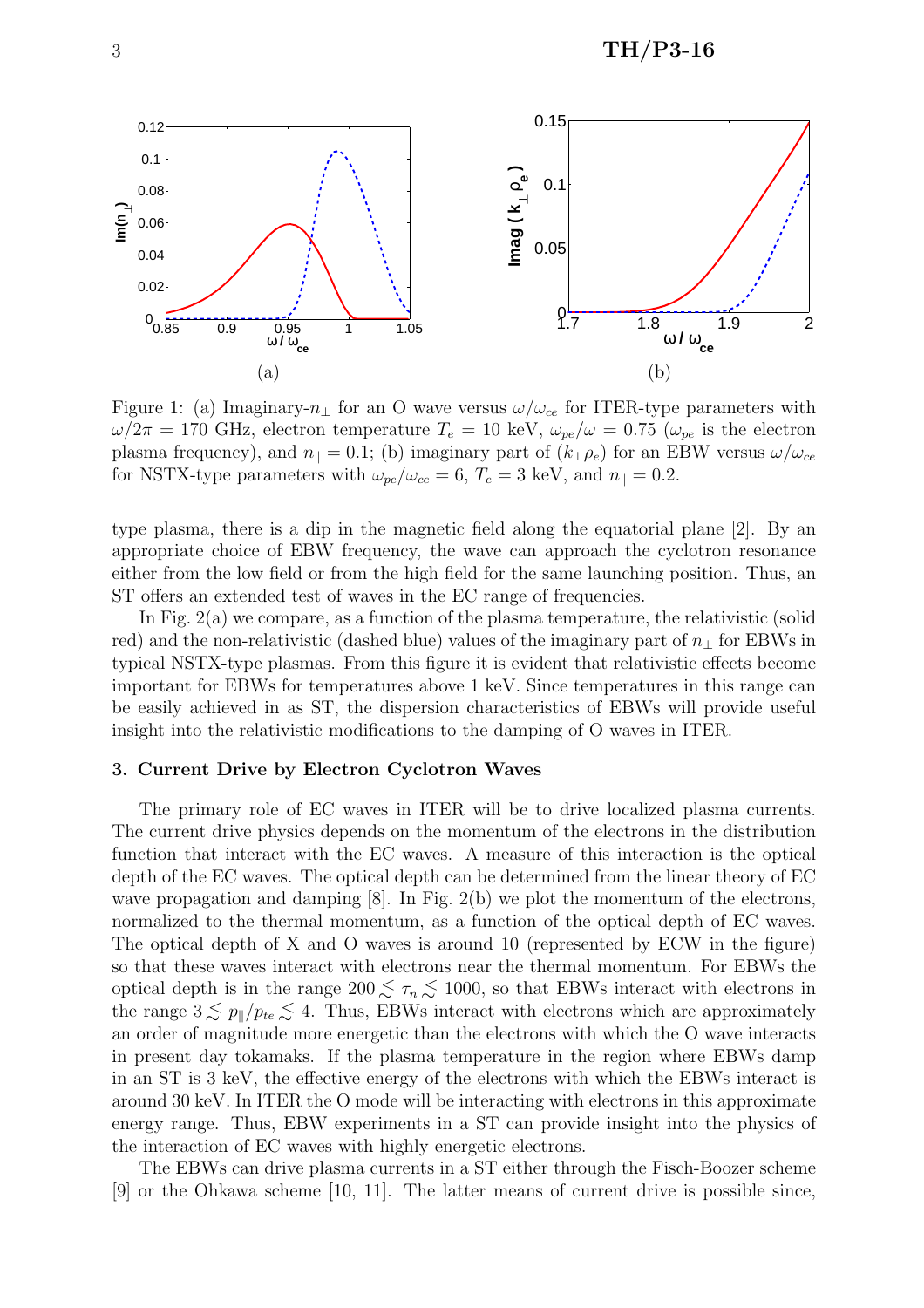on the outboard side, a large fraction of the electrons in a ST are magnetically trapped. Even though the Ohkawa current drive is not envisioned for ITER, experiments on a ST can be useful in extending our understanding of the wave-particle interactions.

The code R2D2 has been coupled to a code LUKE [12] which solves or RF driven current using a quasilinear diffusion operator. Some results on EBW current drive obtained from this combination of codes have been discussed in [1].



Figure 2: (a)  $Im(n_{\perp})$  versus electron temperature for NSTX-type plasmas with  $\omega/\omega_{ce}$ 1.9,  $\omega_{pe}/\omega_{ce} = 6$ , and  $n_{\parallel} = 0.2$ ; (b) The parallel electron momentum normalized to the thermal momentum versus the optical depth for the electron cyclotron waves. ECW represents the X and O waves.

## 4. Quasilinear Theory for Momentum and Spatial Diffusion due to Radio Frequency Waves

A theoretical description of the interaction of radio frequency (RF) waves with electrons in tokamaks requires an accounting of the toroidal magnetic field geometry. For EC waves, the description has to be relativistic so that the damping of the waves and their interaction with electrons are described correctly. In this section we derive the quasilinear diffusion operator for the interaction of RF waves with electrons using the Lie transform perturbation technique. We use the magnetic flux coordinates of an axisymmetric toroidal plasma, and the electron motion is expressed in terms of the canonical guiding center variables. The electron motion is perturbed by RF waves and by non-axisymmetric perturbations to the confining magnetic field. The magnetic perturbations could be due to magnetic islands in a plasma.

The quasilinear action diffusion equation describes transport in momentum space and in the radial spatial direction induced by magnetic perturbations and RF waves. The diffusion tensor is non-singular and time-dependent. As a result of applying the perturbation theory for finite time intervals we avoid the presence of the usual Dirac delta function. The Dirac delta function results in a non-vanishing diffusion tensor only on a discrete set of action surfaces which satisfy exactly a resonance condition [5]. The appearance of Dirac's delta function is a consequence of two assumptions. The first assumption is that the RF waves are plane waves and hence occupy all space. For a finite beam size, as in EC heating and current drive, this assumption is not valid. When the finite beam size for the RF waves is properly taken into account the dependence on the resonance condition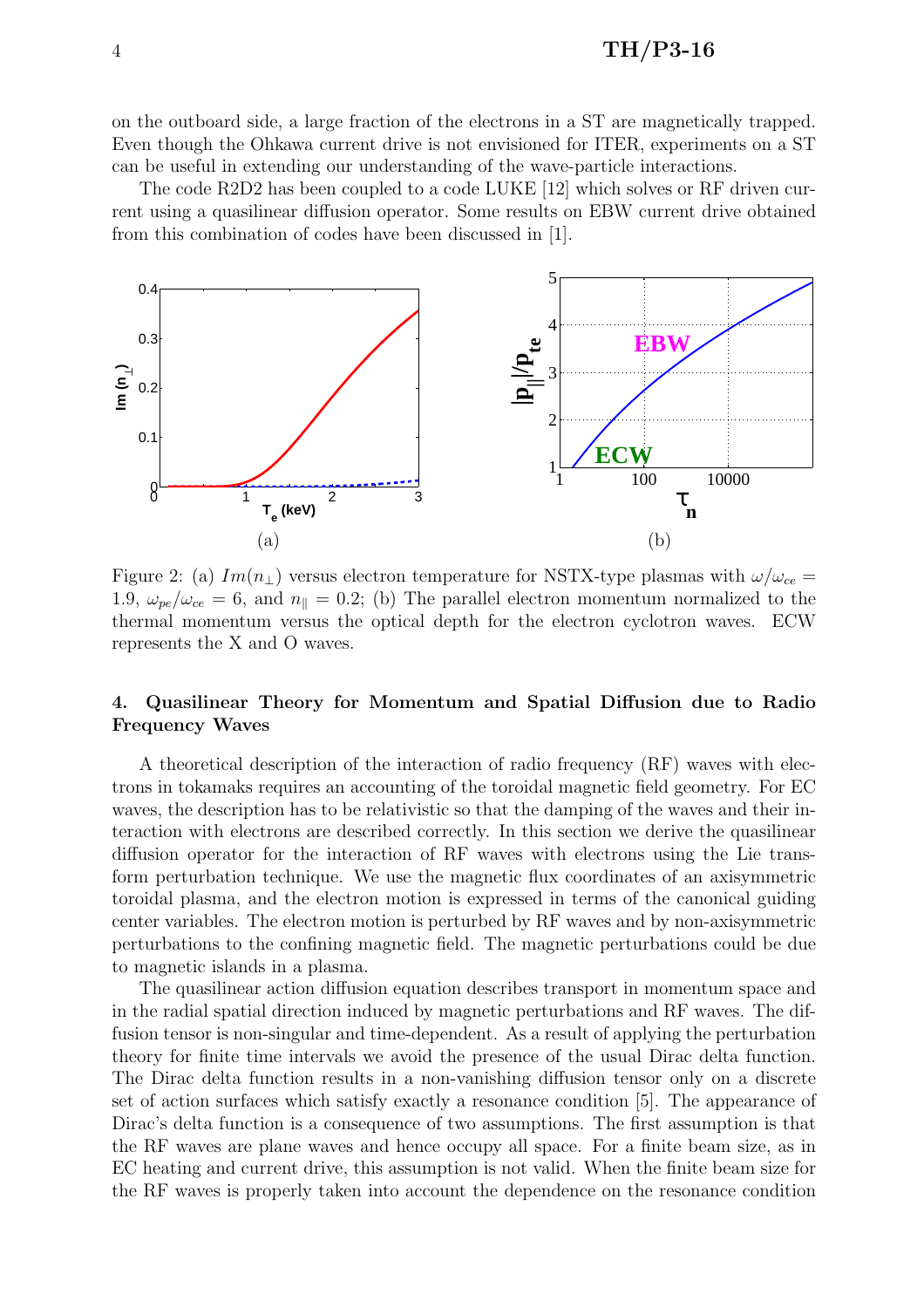## $\text{TH/P3-16}$

becomes non-singular. This is due to the resonance broadening effect [13]. The second assumption is related to dynamical features of the electron motion. In particular, singularities appear when the Markovian assumption for decorrelation of the particle orbits due to perturbations, is invoked [5]. However, in many cases of interest, such a statistical assumption do not necessarily hold. The underlying phase space of the system contains not only chaotic areas but also islands of "regular", quasiperiodic motion. Consequently, the Markovian assumption is violated and the dynamics of the particles have to be accounted for properly.

In a general magnetic field configuration, consisting of nested toroidal magnetic surfaces, the covariant representation of the magnetic field is [14]

$$
\mathbf{B} = g(\psi_p) \nabla \zeta + I(\psi_p) \nabla \theta + \delta(\psi_p, \theta) \nabla \psi_p \tag{1}
$$

where  $\psi_p$ ,  $\zeta$ , and  $\theta$  are, respectively, the poloidal flux, the toroidal angle, and the poloidal angle. The functions  $g$  and  $I$  are related to the poloidal and toroidal currents, respectively, and  $\delta$  is related to the degree of non-orthogonality of the coordinate system. The magnetic field lines are straight lines in the  $(\zeta, \theta)$  plane. The guiding center Hamiltonian [14] is

$$
H_{gc} = (m^2c^4 + m^2c^2\rho_{\parallel}^2B^2 + 2mc^2\mu B)^{1/2} + \Phi
$$
 (2)

where  $\rho_{\parallel} = v_{\parallel}/B$ ,  $v_{\parallel}$  is the component of **v** along **B**, m is the mass of the electron,  $\mu$  is the magnetic moment, and  $\Phi$  is the electrostatic potential. The two sets of canonically conjugate variables are  $(P_{\theta}, \theta)$  and  $(P_{\zeta}, \zeta)$  [14], where

$$
P_{\theta} = \psi + \rho_{\parallel} I, \qquad P_{\zeta} = \rho_{\parallel} g - \psi_p \tag{3}
$$

Here  $\psi$ , the toroidal flux, is given by  $d\psi/d\psi_p = q(\psi_p)$  with  $q(\psi_p)$  being the safety factor. Note that  $\psi_p$  and  $\rho_{\parallel}$  are functions of  $P_{\theta}$  and  $P_{\zeta}$  only. The third set of canonically conjugate variables is  $(\mu, \xi)$ , with  $\xi$  being the gyration angle. For an axisymmetric magnetic field the three-degree of freedom system (2) has three independent conserved quantities  $(\mu, P_{\zeta}, W)$ , and the particle motion is completely integrable. The Hamiltonian describes magnetically trapped particles moving in banana orbits, and passing particles circulating in the toroidal direction. An action-angle transformation can be used to eliminate  $\theta$ from the Hamiltonian. A new action  $\hat{P}_{\theta}$  where  $\hat{P}_{\theta} = \oint P_{\theta}(\theta; \mu, P_{\zeta}, W) d\theta$  along with the canonical transformation is obtained from the generating function  $S(\xi, \zeta, \theta; \hat{\mu}, \hat{P}_{\zeta}, \hat{P}_{\theta}) =$  $\xi \hat{\mu} + \zeta \hat{P}_{\zeta} +$  $\frac{1}{r}\theta$  $\int_0^{\theta} P_{\theta}(\theta'; \hat{\mu}, \hat{P}_{\zeta}, \hat{P}_{\theta}) d\theta'.$  The hatted variables are the new action-angle variables with  $\hat{\mu} = \mu$  and  $\hat{P}_{\zeta} = P_{\zeta}$ . We will use the new action-angle variables and drop, without leading to any confusion, the hat over this variable set.

 $\overline{ }$ The non-axisymmetric magnetic perturbations have the form  $\tilde{A} = aB$  with  $a(\psi_p, \theta, \zeta) =$  $_{m_1,m_2} a_{m_1,m_2}(\psi_p) e^{i(m_1\theta+m_2\zeta)}$ . Such perturbations modify the parallel canonical momentum  $\rho_c = \rho_{\parallel} + a$  [14]. The scalar and vector potentials corresponding to RF wave fields are represented in an eikonal form  $\Phi_{rf}(\mathbf{x},t) = \tilde{\Phi}_{rf}(\mathbf{x})e^{i\Psi(\mathbf{x},t)}, \mathbf{A}_{rf}(\mathbf{x},t) = \tilde{A}_{rf}(\mathbf{x})e^{i\Psi(\mathbf{x},t)}\mathbf{P}_{rf}$ where  $\tilde{\Phi}$  and  $\tilde{A}$  are amplitudes of the scalar and vector potentials, respectively,  $\Psi$  is the phase, and  $P_{rf}$  is the wave polarization vector. The local wave vector **k** and the angular frequency  $\omega$  of the wave fields are given by  $\mathbf{k}(\mathbf{x},t) = \nabla \Psi(\mathbf{x},t)$ ,  $\omega(\mathbf{x},t) = -\frac{\partial \Psi(\mathbf{x},t)}{\partial t}$ .

To second order in the ordering parameters  $\epsilon$  (RF wave perturbations) and  $\lambda(\sim \epsilon)$ (non-axisymmetric magnetic perturbations)  $H = H_0 + \epsilon H_1 + \epsilon^2 H_2$ , where  $H_0 = mc^2\Gamma_0 + \Phi$ and  $\overline{a}$ ´

$$
H_1 = -\frac{1}{\Gamma_0} \left( \rho_c B \hat{b} + (2\mu B)^{1/2} \hat{c} \right) \cdot \mathbf{A}_{rf} + \Phi_{rf} - \frac{\lambda}{\epsilon} \frac{m}{\Gamma_0} \rho_c B^2 a \tag{4}
$$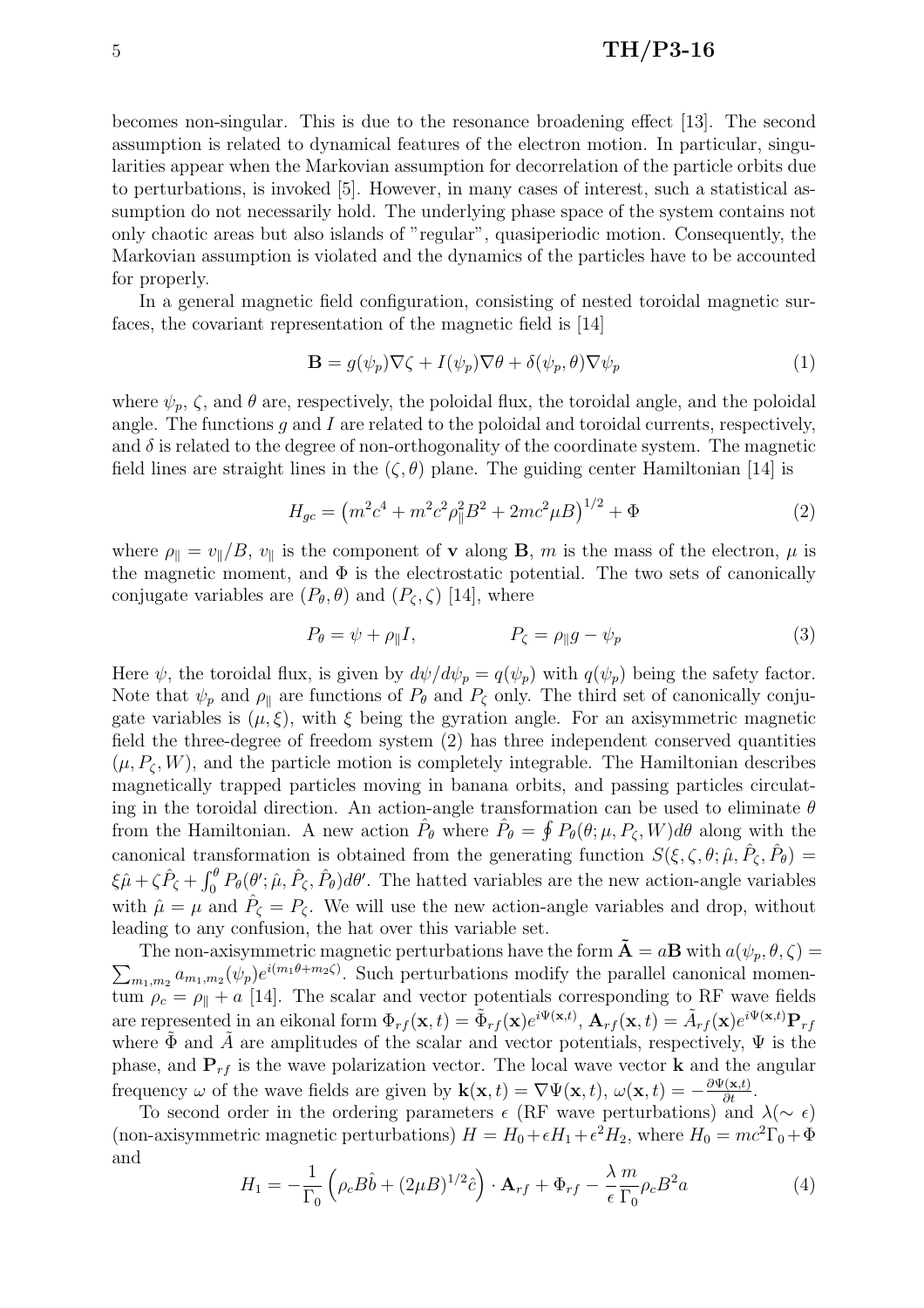## $6 \text{ TH/P3-16}$

$$
H_2 = \frac{1}{2mc^2\Gamma_0} \left[ c^2 A_{rf}^2 - \frac{1}{\Gamma_0^2} \left\{ \left( \rho_c B \hat{b} + (2\mu B)^{1/2} \hat{c} \right) \cdot \mathbf{A}_{rf} \right\}^2 \right] + \frac{\lambda^2}{\epsilon^2} \frac{B^2}{2c^2\Gamma_0^2} \left( 1 - \frac{\rho_c^2 B^2}{c^2\Gamma_0^2} \right) a^2 + \frac{\lambda}{\epsilon} \frac{a}{\Gamma_0} \hat{b} \cdot \mathbf{A}_{rf}
$$
(5)

The unit vector  $\hat{b}$  is along the axisymmetric magnetic field,  $\hat{a}$  and  $\hat{c}$  are perpendicular to  $\hat{b}$   $(\hat{a} = \hat{b} \times \hat{c})$  and gyrating with the particle, and  $\Gamma_0 = (1 + \rho_c^2 B^2/c^2 + 2\mu B/mc^2)^{1/2}$ .

From the Lie transform perturbation theory [15], the first order Lie generator  $w_1$ , obtained from the solution of the equation  $\partial w_1/\partial t+[w_1, H_0] = K_1-H_1$  by setting  $K_1 = 0$ , is  $w_1 = \frac{\Gamma}{\Gamma t}$  $\mathcal{H}_t^t$   $H_1(\mathbf{J}, \boldsymbol{\theta}, s)ds$  where  $\mathbf{J} = (P_{\theta}, P_{\zeta}, \mu)$  and  $\boldsymbol{\theta} = (\theta, \zeta, \xi)$ . The integration is along the orbits of the unperturbed, integrable, Hamiltonian  $H_0$ , and are given by  $\mathbf{J}(s) = \text{const.}$ and  $\boldsymbol{\theta}(s) = \boldsymbol{\theta}(t) + \boldsymbol{\omega}_{\boldsymbol{\theta}}(s - t)$  with  $\boldsymbol{\omega}_{\boldsymbol{\theta}} = \partial H_0 / \partial \mathbf{J}$ . The resulting  $w_1$  is

$$
w_{1} = \sum_{n_{1},n_{2},l} G_{n_{1},n_{2},l}(\mathbf{J}) e^{i\mathbf{N}_{n_{1},n_{2},l}(\boldsymbol{\theta}-\boldsymbol{\omega}_{\theta}t)} \frac{e^{i(\mathbf{N}_{n_{1},n_{2},l}\cdot\boldsymbol{\omega}_{\theta}-\boldsymbol{\omega})t} - e^{i(\mathbf{N}_{n_{1},n_{2},l}\cdot\boldsymbol{\omega}_{\theta}-\boldsymbol{\omega})t}}{i(\mathbf{N}_{n_{1},n_{2},l}\cdot\boldsymbol{\omega}_{\theta}-\boldsymbol{\omega})} + \sum_{n_{1},m_{1},m_{2}} F_{n_{1}}(\mathbf{J}) a_{m_{1},m_{2}}(\mathbf{J}) e^{i\mathbf{M}_{n_{1},m_{1},m_{2}}\cdot(\boldsymbol{\theta}-\boldsymbol{\omega}_{\theta}t)} \frac{e^{i\mathbf{M}_{n_{1},m_{1},m_{2}}\cdot\boldsymbol{\omega}_{\theta}t} - e^{i\mathbf{M}_{n_{1},m_{1},m_{2}}\cdot\boldsymbol{\omega}_{\theta}t}}{i(\mathbf{M}_{n_{1},m_{1},m_{2}}\cdot\boldsymbol{\omega}_{\theta})} \tag{6}
$$

where  $N_{n_1,n_2,l} = (n_1 + k_\theta, n_2 + k_\zeta, l)$  and  $M_{n_1,m_1,m_2} = (n_1 + m_1, m_2, 0)$ . The first sum includes resonance between the RF waves and the particles and depends on the three angles. The second sum includes resonance between the magnetic perturbations and the particles and depends on the two angles  $\theta$  and  $\zeta$ . This form is derived from the Fourier series representation of the first order Hamiltonian  $H_1$  in Eq. (4)

$$
\sum_{n_1,n_2} G_{n_1,n_2}(\mathbf{J}) e^{i(n_1\theta+n_2\zeta)} =
$$
\n
$$
\left[ (1/\Gamma_0) \tilde{A}_{rf}(\mathbf{X}) \left( \rho_c B P_{rf} | J_l + (2\mu B)^{1/2} \left( P_{rf}^+ J_{l-1} + P_{rf}^- J_{l+1} \right) \right) - \tilde{\Phi}_{rf}(\mathbf{X}) \right] e^{ik_{\psi_p}\psi_p}(\mathbf{7})
$$
\n
$$
\sum_{n_1} F_{n_1}(\mathbf{J}) e^{in_1\theta} = \frac{m}{\Gamma_0} \rho_c B^2
$$
\n(8)

where the polarization vector has been decomposed into one parallel  $(P_{rf\parallel})$  and two counter-rotating circular polarizations  $(P_{rf}^+, P_{rf}^-)$ , and  $J_l = J_l(k_{\perp}\rho)$  is the l-th order Bessel function. Both sums in Eq. (6) include a functional dependence on the actions of the form  $\overline{r}$ 

 $n_1$ 

$$
\mathcal{R}(\Omega; t, t_0) = \frac{e^{i\Omega t} - e^{i\Omega t_0}}{i\Omega} = \int_{t_0}^t e^{i\Omega s} ds \tag{9}
$$

This function is smooth and localized around  $\Omega = 0$ . It indicates a resonance between the particle motion and the perturbations. For long times  $\lim_{t\to\infty} \mathcal{R}(\Omega; t, -t) = 2\pi\delta(\Omega)$ , where  $\delta(\Omega)$  is the Dirac delta function commonly appearing in quasilinear theory [5].

The evolution of any function  $f(\mathbf{z})$  of the phase space variables over an infinitesimal time interval  $[t_0, t_0 + \Delta t]$  is

$$
f\left(\mathbf{z}(t_0 + \Delta t; t_0), t_0 + \Delta t\right) = T(\mathbf{z}_0, t_0)S_K(t_0 + \Delta t; t_0)T^{-1}(\mathbf{z}_0, t_0)f\left(\mathbf{z}_0, t_0\right) \tag{10}
$$

where  $T = e^{-L}$ ,  $Lf = [w, f]$ . As a result of applying the canonical perturbation theory for finite time intervals  $[t_0, t]$ , one can easily show that  $w_n(\mathbf{z}_0, t_0) = 0$ . Thus,  $T(\mathbf{z}_0, t_0) = I$ . Furthermore, we have chosen  $K_n = 0$  for  $n = 1, 2$ . Then the time evolution of  $S_K$  is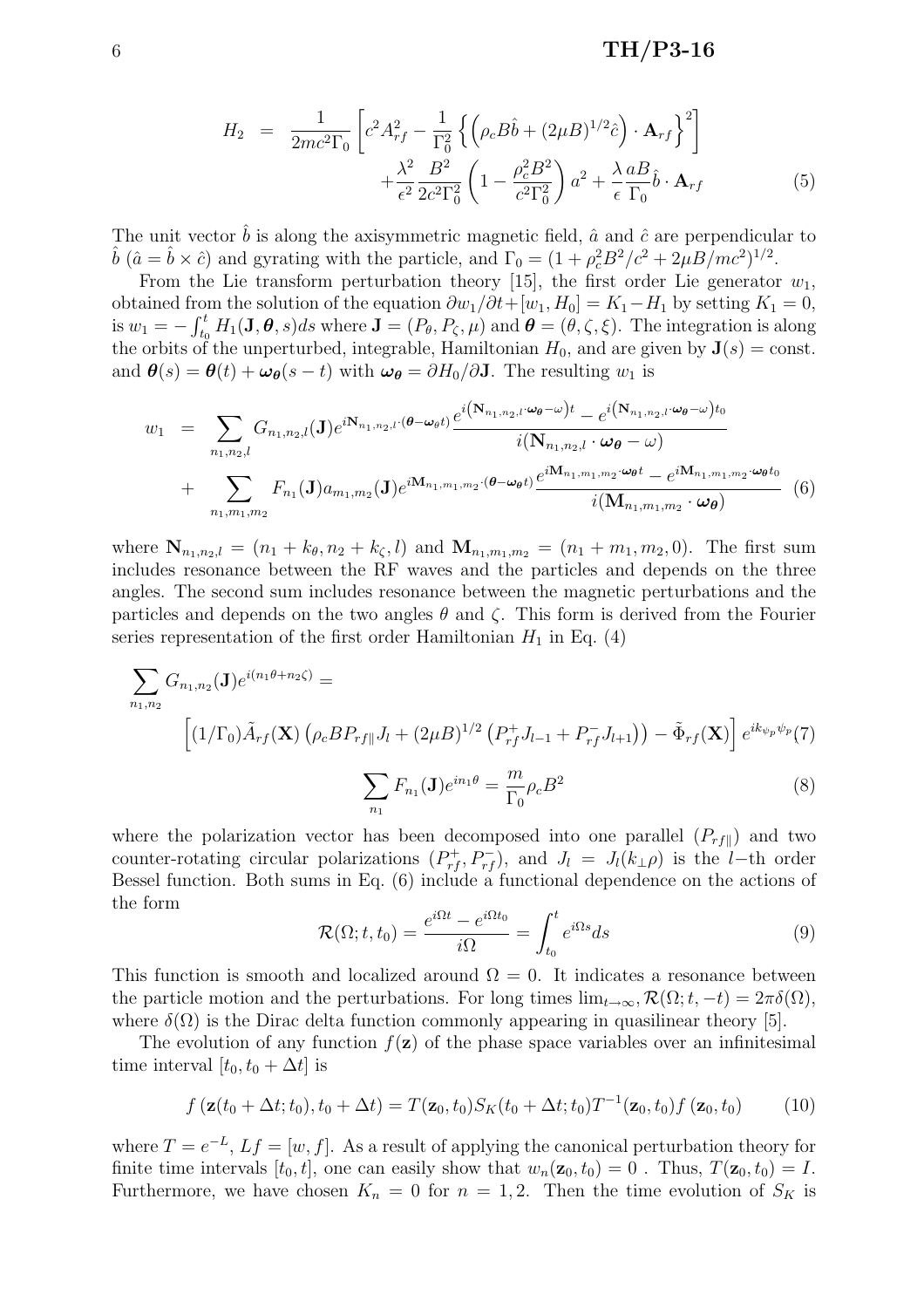### $7 \text{ TH/P3-16}$

given by the  $H_0$ , i.e., by integrating along unperturbed orbits  $S_K = S_{K_0} = S_{H_0}$ . Upon taking the limit  $\Delta t \to 0$  we obtain  $\partial f(\mathbf{z}, t)/\partial t = \partial [T^{-1} - I](\mathbf{z}, t)/\partial t f(\mathbf{z}, t)$ . For the case where  $f(\mathbf{z})$  is the distribution function, this equation is an approximation, up to the same order as  $T^{-1}$ , of the original Vlasov (Liouville) equation. For a function  $F(\mathbf{J})$  which is an average of f over the angles,  $F(\mathbf{J}) = \langle f(\boldsymbol{\theta}, \mathbf{J}) \rangle_{\boldsymbol{\theta}}$  we have

$$
\frac{\partial F(\mathbf{J},t)}{\partial t} = \frac{\partial \left\langle [T^{-1} - I](\mathbf{z},t) \right\rangle_{\theta}}{\partial t} F(\mathbf{J},t). \tag{11}
$$

To second order in  $\epsilon$  we have  $T^{-1} - I = L_1 + (1/2)L_2 + (1/2)L_1^2$  with  $L_nF = [w_n, F]$ [15]. Upon integration by parts, and using the fact that the dependence on all the angles is periodic, we find that  $\langle L_n F(\mathbf{J}) \rangle_{\theta} = 0$  for  $n = 1, 2$  and  $\langle L_1^2 F(\mathbf{J}) \rangle_{\theta} = \nabla_{\mathbf{J}} \cdot [\langle \mathbf{J} \rangle_{\theta}]$  $(\nabla_{\theta} w_1)^2 >_{\theta} \cdot \nabla_{\mathbf{J}} F(\mathbf{J})$ . An important point emerges from these equations. The angleaveraged operators that are needed in the evolution equation (11) can be calculated up to second order in the perturbation parameter using results from first order perturbation theory, namely  $w_1$  [16]. Then the evolution equation (11) becomes

$$
\frac{\partial F(\mathbf{J},t)}{\partial t} = \nabla_{\mathbf{J}} \cdot \left[ \mathbf{D}(\mathbf{J},t) \cdot \nabla_{\mathbf{J}} F(\mathbf{J},t) \right], \quad \text{where} \quad \mathbf{D}(\mathbf{J},t) = \frac{1}{2} \frac{\partial \left\langle \left( \nabla_{\boldsymbol{\theta}} w_1 \right)^2 \right\rangle_{\boldsymbol{\theta}}}{\partial t} \tag{12}
$$

is the generalized quasilinear tensor. It can be shown that the first order momentum variation can be written as  $<(\Delta J)^2>_{\theta}=<(\nabla_{\theta}w_1)^2>_{\theta}$ , from which we find that  $D(J, t)$  $\lim_{\Delta t \to 0}$  <  $(\Delta J)^2 >_{\theta}$  /2 $\Delta t$  corresponding to the common definition of the quasilinear diffusion tensor. The evolution equation (12), can be transformed to the physical variables  $\mathbf{P} = (\psi_n, v_{\parallel}, v_{\perp})$  describing particle transport, heating, and current drive through the variation of the distribution function with respect to  $(\psi_p, \theta, \zeta), v_\perp$ , and  $v_\parallel$ , respectively.

#### 5. Conclusions

The implication of the results presented in this paper is as follows. We can study the importance of relativistic effects on EC wave propagation in present day STs. The relativistic modifications to the propagation and damping of EBWs in STs will provide an insight into the effect of relativity on O wave propagation and damping in ITER. The ECRF waves in ITER will be used for stabilizing the neo-classical tearing mode. For this to be accomplished successfully we need to account for any changes in the spatial location of wave damping. The EBWs in STs will damp on electrons whose energies are similar to those that will interact with O waves in ITER. The O waves and EBWs interact with electrons via the cyclotron resonance interaction. Consequently, we can study the interaction physics of EC waves at high ITER-like temperatures in present day ST plasmas.

We have also derived a relativistic operator for momentum and spatial diffusion of electrons due to RF waves and non-axisymmetric magnetic field perturbations. For EC current drive the relativistic treatment is necessary. An important role of EC current drive is to control the growth of the neoclassical tearing mode (NTM). The non-axisymmetric magnetic field perturbations included in the diffusion operator can be due to magnetic islands as for NTMs. Furthermore, the quasilinear operator is time dependent and does not have the singular delta function dependence on the particle and wave phase velocities as encountered in previous papers. Thus, the diffusion operator can be more easily implemented in a numerical code. Even though we have evaluated a flux-surface averaged quasilinear operator it is not necessary to do so. The steps preceding the flux surface averaging include the dependence of the quasilinear operator on the poloidal angle. So our